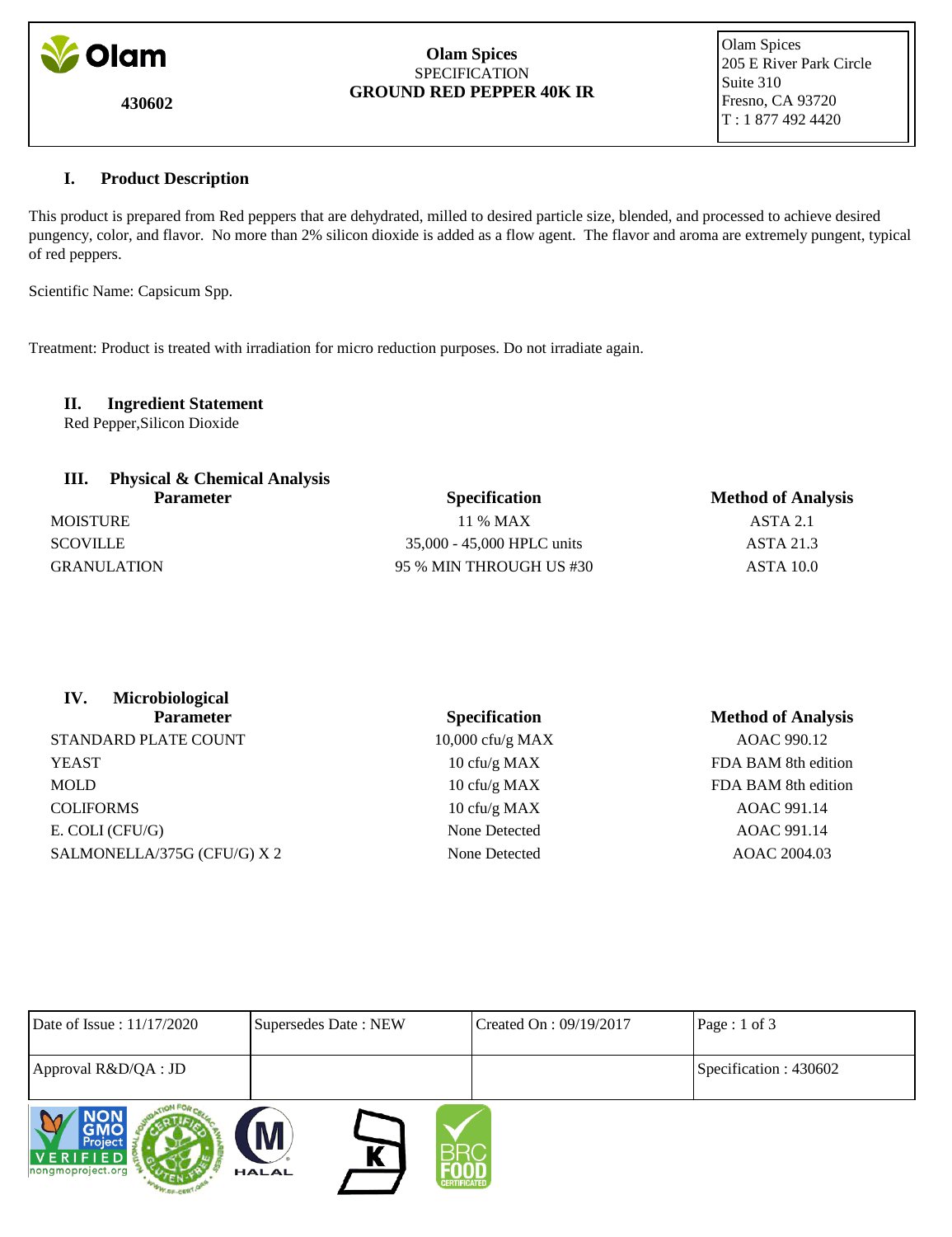

**430602**

#### **Olam Spices** SPECIFICATION **GROUND RED PEPPER 40K IR**

 Olam Spices 205 E River Park Circle Suite 310 Fresno, CA 93720 T : 1 877 492 4420

# **V. Nutritional Composition**

| <b>NUTRIENT</b>      | <b>Per 100g</b> |
|----------------------|-----------------|
| <b>CALORIES</b>      | 410.71 kcal     |
| <b>MOISTURE</b>      | 7.86 grams      |
| <b>PROTEIN</b>       | 12.95 grams     |
| <b>TOTAL FAT</b>     | 14.51 grams     |
| SATURATED FAT        | $2.71$ grams    |
| <b>TRANS-FAT</b>     | $0.01$ grams    |
| TOTAL CARBOHYDRATES  | 57.08 grams     |
| <b>DIETARY FIBER</b> | 30.15 grams     |
| <b>TOTAL SUGARS</b>  | 9.95 grams      |
| <b>ADDED SUGARS</b>  | 0 grams         |
| <b>ASH</b>           | 7.59 grams      |
| <b>CHOLESTEROL</b>   | $0.34$ mg       |
| <b>CALCIUM</b>       | 162.91 mg       |
| <b>IRON</b>          | 9.46 mg         |
| <b>FOLATE</b>        | 83.72 mcg       |
| <b>SODIUM</b>        | 40.59 mg        |
| <b>VITAMIN A</b>     | 1592.94 mcg RAE |
| <b>VITAMIN C</b>     | 63.41 mg        |
| <b>VITAMIND</b>      | $0 \text{ mcg}$ |
| <b>POTASSIUM</b>     | 2083.68 mg      |

 Values provided are calculated from analytical data. This information is presented in good faith as typical. Due to variability from growing region, weather, and processing, exact nutritional values will vary from lot to lot.

## **VI. Container Code & Traceability**

 Olam standard lot number format is a 10-digit code which groups product for each batch or twenty-four hour production period. All lot numbers are fully traceable though our electronic database system.

## Lot # 5217003004

 5217 is the Julian date code for August 5th 2015. 5 refers to the year 2015 & 217 refers to the 217th day of that year. 003004 is the production facility and batch number

| Date of Issue: 11/17/2020 | Supersedes Date: NEW | Created On : $09/19/2017$ | Page : $2 \text{ of } 3$ |
|---------------------------|----------------------|---------------------------|--------------------------|
| $A$ pproval R&D/QA : JD   |                      |                           | Specification : 430602   |